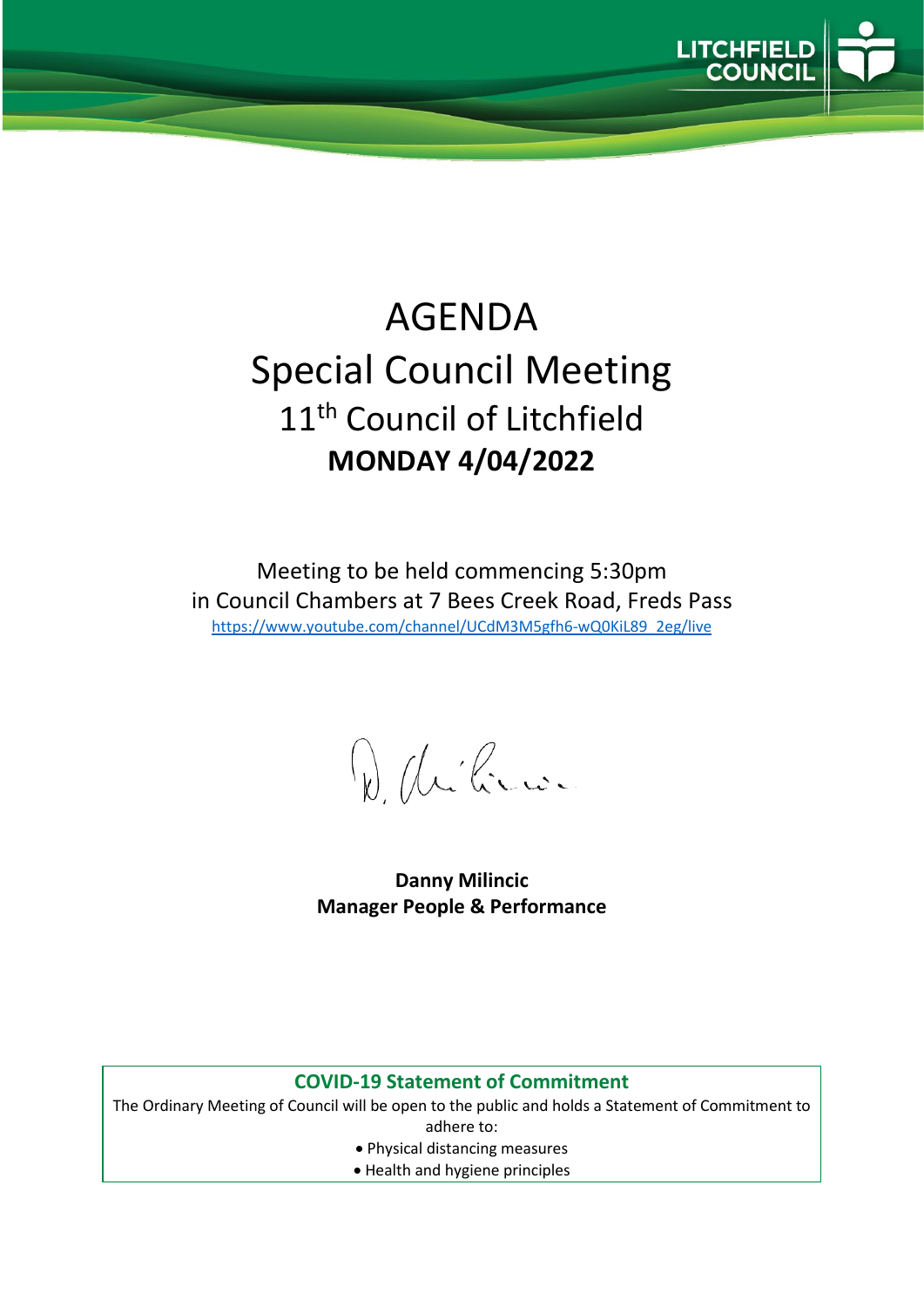

## **SPECIAL COUNCIL AGENDA**

### **TABLE OF CONTENTS**

| $\mathbf{1}$   |                         |                                     |
|----------------|-------------------------|-------------------------------------|
| $\overline{2}$ |                         |                                     |
| $\overline{3}$ |                         |                                     |
|                | 3.1                     | <b>Electronic Attendance</b>        |
|                | 3.1                     | Apologies                           |
|                | 3.2                     | Leave of Absence Previously Granted |
|                | 3.3                     | Leave of Absence Request            |
|                |                         |                                     |
| $\overline{4}$ |                         |                                     |
|                | 4.1                     | <b>Elected Members</b>              |
|                | 4.2                     | Staff                               |
| 5              | <b>Officers Reports</b> |                                     |
| $6\phantom{1}$ |                         |                                     |
|                | 6.1                     | Recruitment Chief Executive Officer |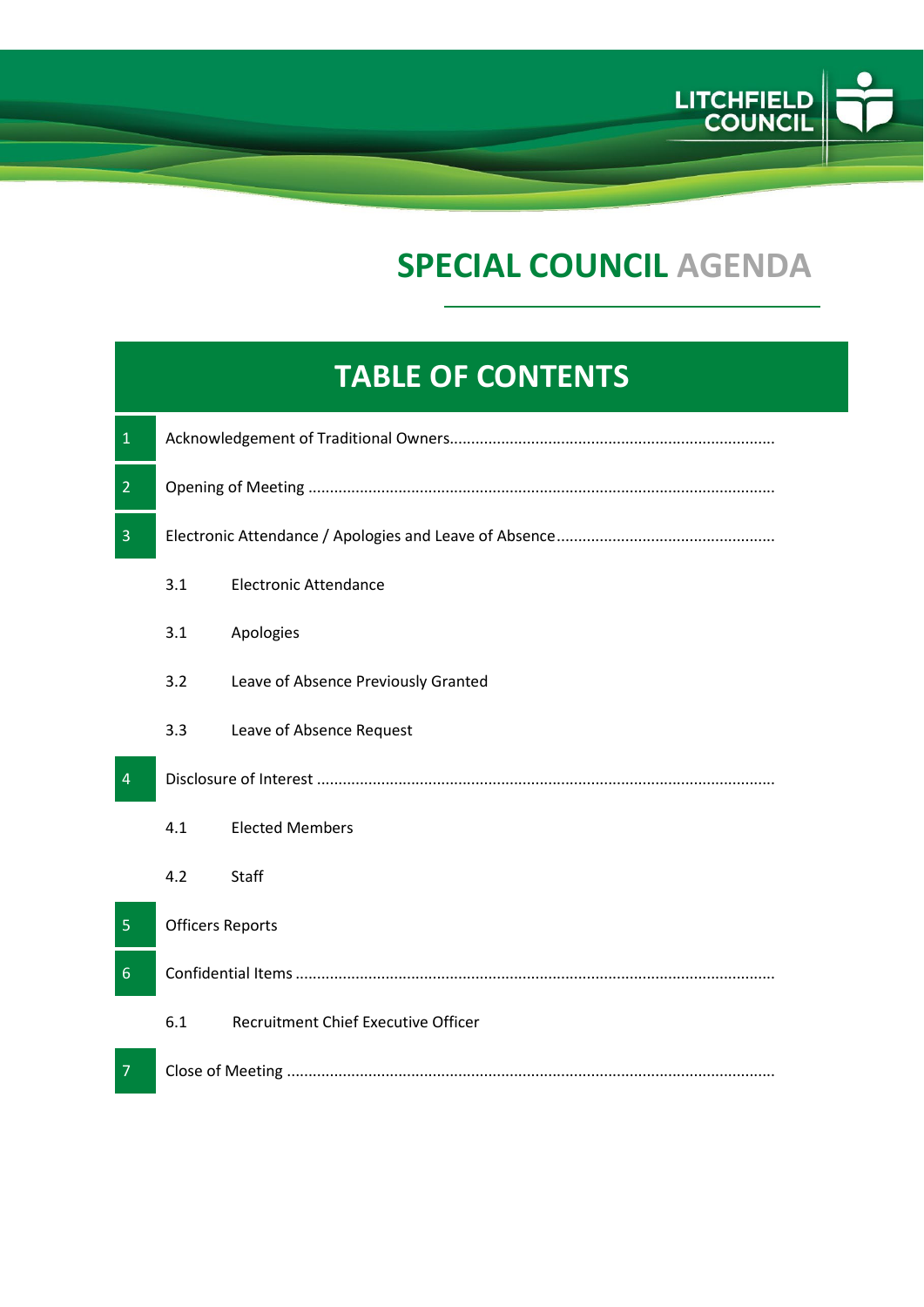## **SPECIAL COUNCIL AGENDA**

### LITCHFIELD ORDINARY COUNCIL MEETING

**Monday 4 April 2022**

LITCHFIE

#### **1. Acknowledgement of Traditional Ownership**

Council would like to acknowledge the Larrakeyah Nation being the Traditional Custodians of the land on which the Council meet on. The Mayor also conveyed Council's respect to the Elders past, present and future for their continuing custodianship of the land and the children of the land across generations.

#### **2. Opening of Meeting**

The Mayor to declare the meeting open.

#### **3. Electronic Attendance / Apologies and Leave of Absence**

- **3.01 Electronic Attendance**
- **3.02 Apologies**
- **3.03 Leave of Absence Previously Granted**
- **3.04 Leave of Absence Request**

#### **4. Disclosures of Interest**

Any member of Council who may have a conflict of interest, or a possible conflict of interest regarding any item of business to be discussed at a Council meeting or a Committee meeting should declare that conflict of interest to enable Council to manage the conflict and resolve it in accordance with its obligations under the Local Government Act and its policies regarding the same.

#### **4.01 Elected Members 4.02 Staff**

#### **5. Officers Reports**

Nil.